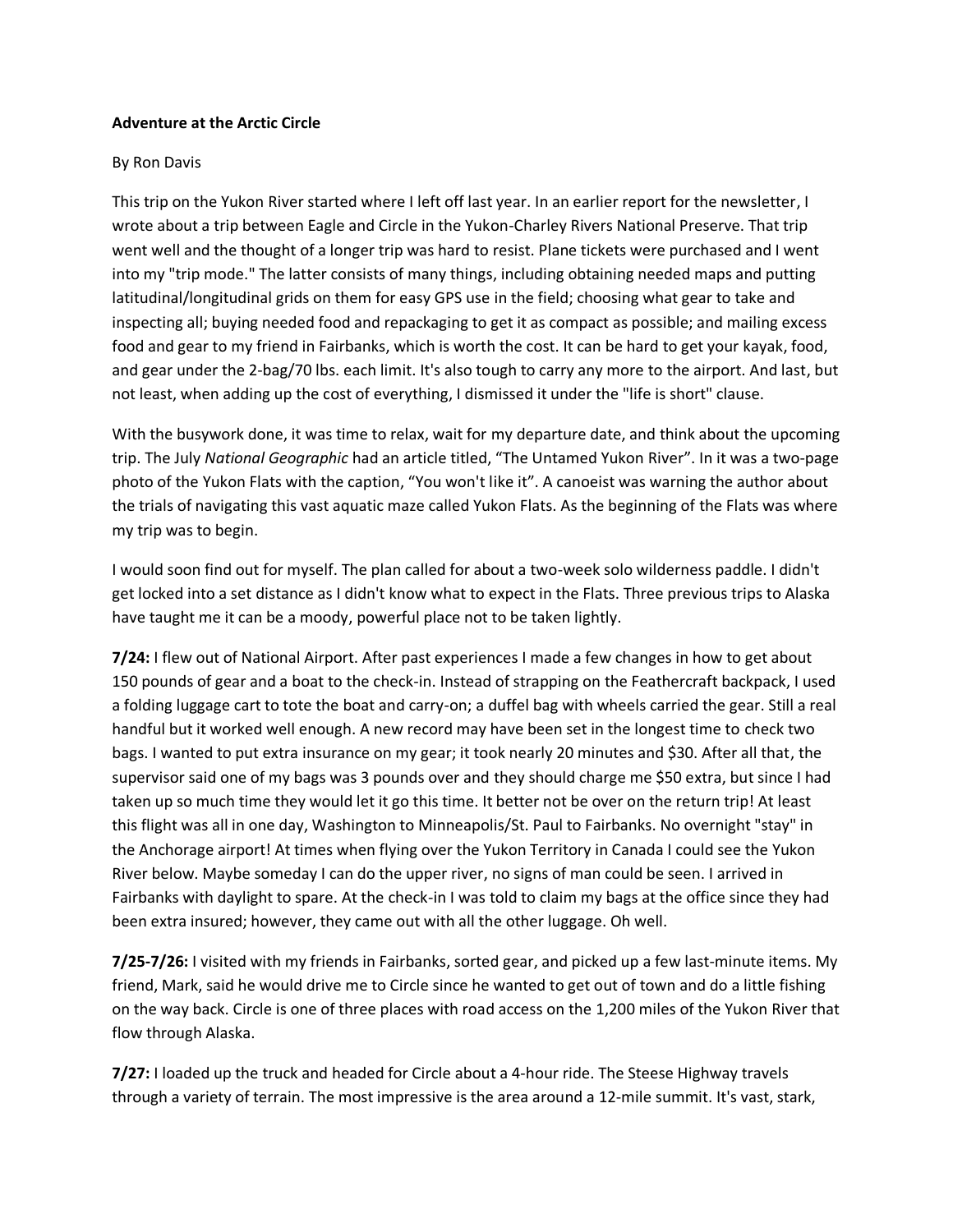steep mountain tundra. It is the kind of view that can't help but have a humbling effect on most that see it. We got to Circle by early afternoon.

I assembled the K-1, and started to load gear. A heavy rain began to fall and we retreated to the truck to wait out the worst of it. After it lightened up, I finished loading everything, said goodbye, and headed out. Soon the small town disappeared and I was alone. The sky was clear and I was moving right along. The usual doubts at the beginning of such a trip started to fade away, anything seemed possible. After about 6 hours, I stopped on one of the many gravel bars and made camp. The current was still moving well, and I had covered about 31 river miles.

**7/28:** There were almost no bugs last night. I got on the water about 10 a.m. The sky changed often throughout the day: there was sun, light rain, and some wind. With all the braided channels, it was hard to stay in the main one. Even when letting the current pick the channel I still ended up in some slower water. I paddled and drifted with few stops till about 3 p.m. A man in a fish camp waved me in for coffee. As I paddled up, a number of children appeared on the bank. A friendly young man about 12, named Lloyd, walked right up and introduced himself. As I walked into the cook tent, their grandmother, who had not seen me paddle up thinks I am a Fish & Game officer and lets me know her feelings on the subject. It seems like lone Americans,who are not local Athabascans, are rare in these parts. I am the third "drifter" they have seen this year, most all being German or Japanese. After assuring her I was just a guy on vacation she gave me a cup of fermented cranberry juice.

We talked and I got a tour of the camp. They said a bear had been in camp the other night. As some of the children were quite small, it was easy to see where this would be a real concern. The fishing had been very poor this year and the water level was lower than anyone could remember it ever being.

After about an hour, I thanked them for inviting me into their camp and headed out. It was interesting to get to see an Athabascan summer tradition firsthand. I stayed on the river till 7:30 p.m. then made camp in a large open area. I had to carry all my gear a ways to a good tent site, but at least there were no bugs. I ended up covering about 36 river miles that day.

**7/29:** I got a late start, and didn't get on the water until 11 a.m. It was partly cloudy. A strong headwind was building and I had to work for the miles. I crossed the Arctic Circle by early afternoon and arrived at Fort Yukon around 3 p.m. I thought about checking out the town, but a man working on his boat said I might not want to leave my gear unattended. Since I didn't really need anything and felt like making camp soon, I headed out. As I left, I saw a kayak on the shore so I decided to paddle over. It belonged to a Japanese man named Satoru, who had come down the river from Dawson. As we talked, a man came crashing through the brush, beer in hand, and dominated the conversation. Senator Young wasn't even from Alaska, did I know that? There was beer and satellite TV, what more could I want? Also, he advised me, since my boat was so narrow I should tie two boat-length logs along the sides to help me keep from tipping over, no kidding. Turning to go downriver, I told Satoru to feel free to stop in if he saw me.

The wind was a pain, so the first good gravel bar a few miles past Fort Yukon became home for the night. A large barge, the "Rampart" powered upriver, throwing off a big wake. These barges travel to some of the towns a few times each summer and are the only way to get big items in. Satoru showed up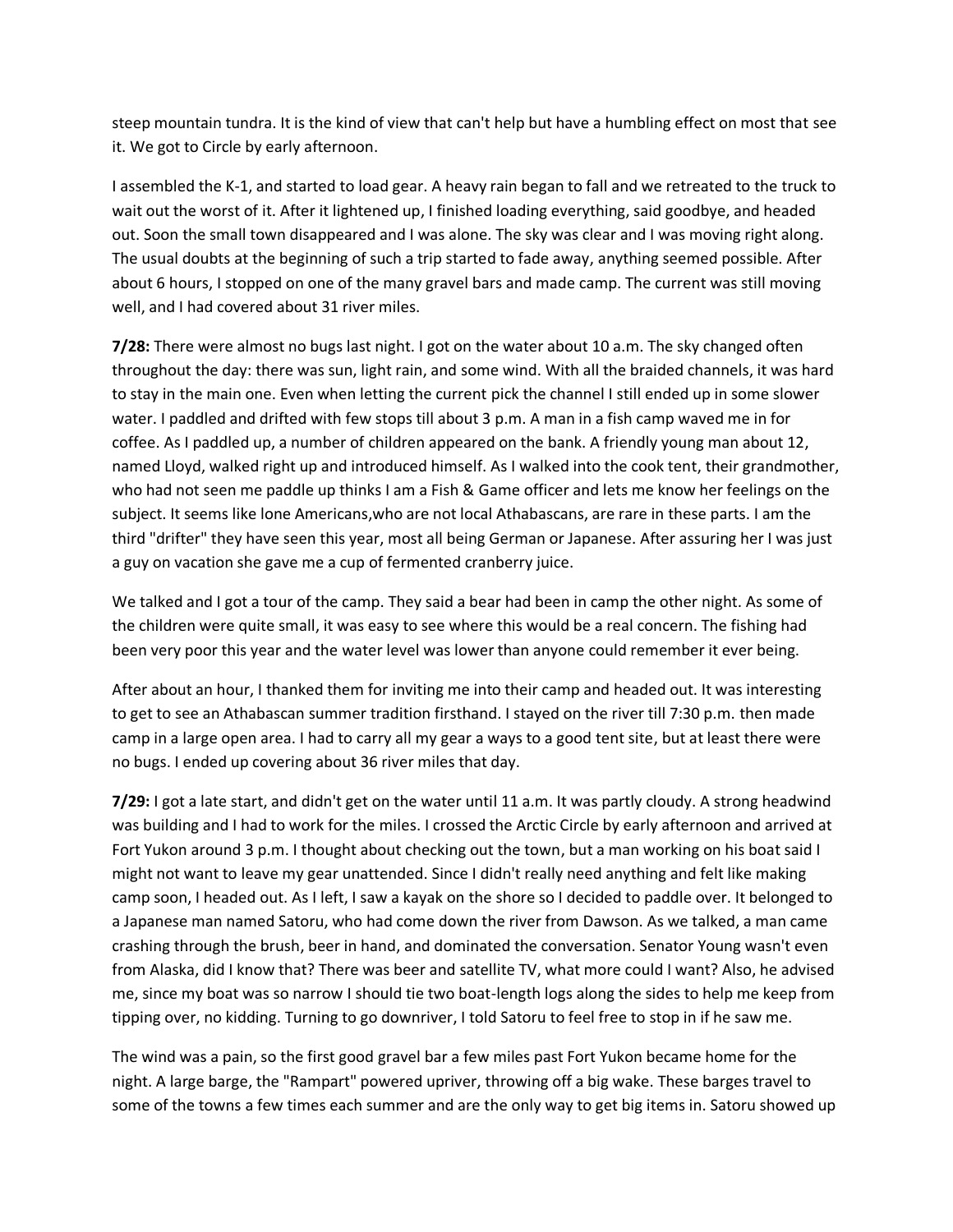and camped about 100 yards away. We talked a bit. He had been on the river last year and had gone from Whitehorse to Dawson. There is a book in print by a Japanese doctor and the river is well known by adventurers there.

**7/30:** It was windy all night. I got up early and was on the water by 8:45 a.m. Satoru was still breaking camp. The wind was building and it looked like there wouldn't be any easy miles. In sections of water that got the full effect of the wind, there were whitecaps and what looked like standing waves, like when a stiff wind blows against a strong outgoing tide. Even when using a rudder and corrective strokes, the boat was slow to respond in the funky currents. I stuck to the main channel.

Miles downriver, I spotted a shed moose antler and landed to check it out. It was very large and weighed around 25 pounds. The animal that it belonged to might have been over 1,200 lbs. It was quite a souvenir and I wondered how to get it out. Tying it to the rear deck of the K-1, I decided that if it affected the stability of the kayak it would get left where it was. Surprisingly, the boat was still quite stable. In the boat was also a 12-gauge shotgun, just in case. I guess all the gear, food, and water in the boat balanced the deck load, but the antler was still tied on in a way that it would be easy to cut loose with my vest knife if I got into trouble. On long solo paddles stable boats carry the day!

The wind continued to build and the river started to look like a bad day back home on the Chesapeake Bay. I needed to go back and forth across the channel a number of times in order to make any headway- -often water would break over my bow. This was not the drift I had read about. Miles downriver, after passing a tight bend, I paddled right through several small whirlpools! They were not big enough to pose a danger, but they still gave me a bit of a start.

Large gravel bars looked like desert sandstorms in the high winds. The clouds and views were at times stunning, but it was hard to really take it all in under the demanding conditions. I spotted Satoru on shore and paddled over. He had traveled down a longer slough and had experienced an easier time. There were fresh grizzly prints all around us in the mud. We paddled a few more miles and made camp on a large gravel bar around 5 p.m. After dinner we talked a bit and could more or less understand each other, but some of the finer points got lost in the translation. He said some people wondered why he would come to such a place, it seemed crazy to them. After reaching the conclusion that we were quite sane. I said goodnight and walked back to my tent.

I thought about our conversation. Satoru was on the river for about a month traveling light, with no PFD, one paddle (no leash), and his only map was a Rand McNally road map. We seemed to be a study in contrasts gear-wise but we had a number of things in common too.

As I sat by my tent writing notes in the early evening, the sun was still high and bright and the wind was blowing strong. We were camped just south of the Arctic Circle. My day of kayaking above the Circle [only a short 25-mile section of the river runs north of the Arctic Circle, the rest of the river falls below the Circle] was tough, but that seemed somewhat fitting. I had paddled about 7½ hours that day, covering 30 river miles.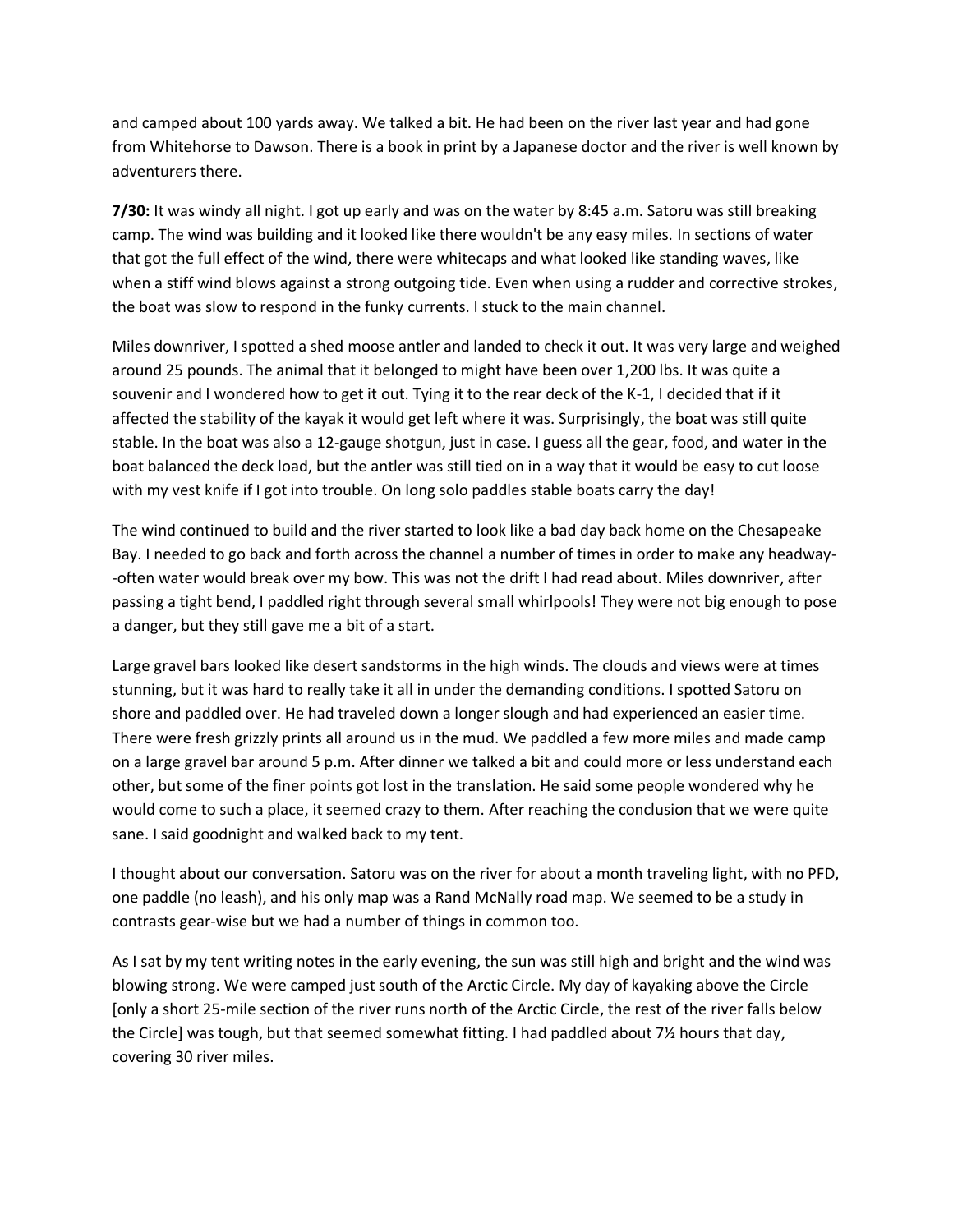**7/31:** I got up at 6:30 a.m. and the wind was still. By the time camp was struck and the boat loaded, about 8:45, the wind was back. It seemed worse than yesterday. Satoru was going to start later so I headed out.

Some of the big channels were real rough, 1- to 1½-foot chop and funny currents. I had a lot of water on my bow. The country, clouds, and changes in light, etc., were again really something to see today, but I needed to keep focused on what I was doing, there was not much time for daydreaming.

The wind, by now, seemed to have developed its own personality. I know that may sound silly but it had. My nemesis would be charging a toll for each mile it let me pass. It's funny the things that can go through your mind in the wilderness--maybe you are never really as alone as it might seem. I went down a short slough to get out of the wind and took about an hour break. I thought about making camp there but didn't. There were a lot of trees and cover nearby, but the place just didn't have a good feel to it. Often there is nothing to such feelings, but since I had not covered too much distance that day, I pushed off and went a few more miles. After several more hours and many twists and turns later.

I saw Satoru and stopped. We both seemed to be running out of steam about the same time. His random channel picks were again better than mine; he left later and arrived sooner than I did.

As we talked, a kayak approached, paddles flashing in the clear arctic light. It was Masai, a Japanese man Satoru knew from last year on the river. Last year Masai paddled the whole 2000 mile Yukon River from Whitehorse, Yukon Territory, to the Bering Sea in 2 months in a little Feathercraft K-Light! He comes to Alaska or Canada every summer. I grin. We were the only people in many miles and happened to run into each other. After about an hour, Masai left, wanting to go farther before making camp.

Satoru and I set up our little camps some distance apart. After dinner,I walked over to Satoru. We chatted a bit and I finished my last two shots of JD Old No. 7. My friend, Mark, had given me a little ½ pint bottle when leaving Circle. Later, as I was writing my notes for the day and looking at a map, Satoru walked over and gave me a small wooden Shinto token wrapped in paper. He said a friend had given it to him for protection from "bad water." I thanked him, as there seemed to be plenty of that on this trip. After 7¼ windy hours on the water, only 22 river miles had been covered.

**8/1:** I was up early, so I packed and was ready to go by 7:45 a.m. Before leaving, I showed Satoru some of my safety gear and encouraged him to take some on his next trip. It could make all the difference.

It was really a nice, sunny day, with a light wind. That weather was considered normal for that time of year and was what I had been expecting for most of the trip. The wind slowly started to build and I made use of the sloughs to get out of it as much as possible, spotting several beavers and bald eagles along the way. By early afternoon the wind was back to its bad old self and was whipping up the river. It was a wet ride crossing the channel to get on the right bank above the town of Beaver.

An older man walked up as I got out of my kayak. His name was William. He showed me the village store; it was closing in a few minutes for the weekend. William also showed me how to work the town's water pump.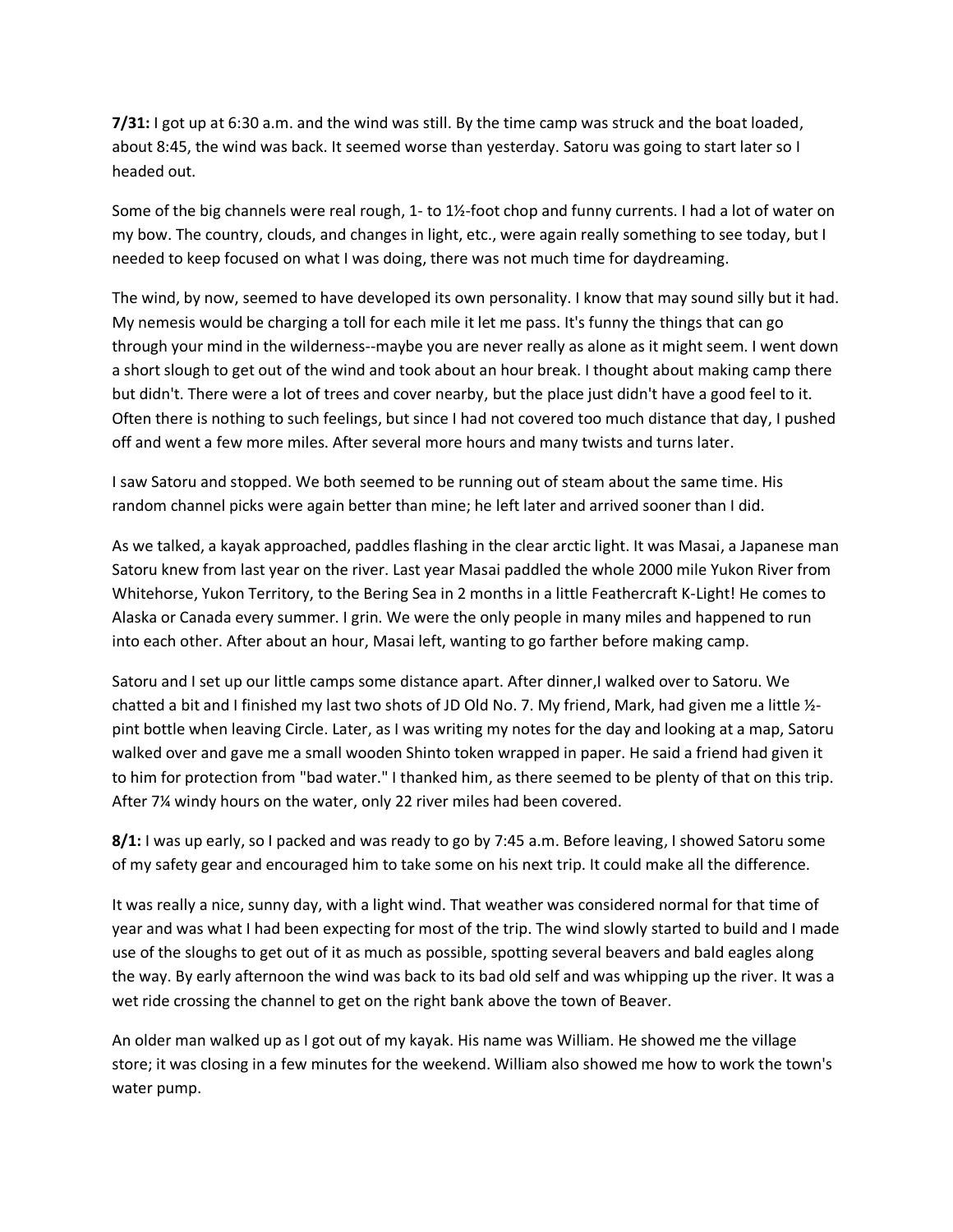Later, as we walked by his cabin, he showed me an older cabin of his that he didn't use much anymore and said I was welcome to stay there if I liked. I thanked him but decided to stay in my tent; it was snug and I just felt like being outside. A woman we passed said "that bear" was in town again. If he made a habit of it his days would be numbered.

Satoru showed up and later Masai arrived. We set up tents on the bank. I had thought about traveling into the night when the winds died down as it was still pretty light, but I was too tired and didn't want to push it. The island between Beaver and the main channel was a lot bigger than it looked on the map and if I missed the small channel above the village I would have passed the town and would have had to back track up a long slough. Earlier in the day I started to see mountains in the distance at spots. After 8 hours on the water, I have traveled 29 river miles.

**8/2:** Last night, boats were coming and going at all hours. The locals were making use of what calm weather there was to check nets and fishwheels. Sometime in the middle of the night.

I heard a noise at the foot of my tent followed by a big dog trying to crawl into it. I awoke about 4 a.m. from the tent shaking in the wind. It was really windy, the worst yet. There would be no traveling today.

I talked with a man named Paul who was checking his net beyond our tents. He said it was not normal to get these high winds that time of year; it was going to be a bad winter. Even the locals were not going out in their river boats. Not much was going on in the village; some people rode around in the vehicle of choice: small four-wheel- drive ATV's.

**8/3:** It was windy all night with some rain. The wind was going strong and the sky was overcast. At least I found some cardboard at the small store, and with a few rolls of tape got the moose antler wrapped up and mailed home. I walked around the village, went to the store, rested, and read in my tent. Satoru and I pretty much kept to ourselves today, only getting together to talk a little. I really wanted to be on the river again. It rained for about an hour around 7:30 p.m.

**8/4:** I awoke around 7 a.m. It looked like rain but the winds were down a bit. Some of the village teenagers had been blowing off steam well into the night. At times they would drive ATV's along the gravel paths, sometimes whooping as they blazed along. At least you pretty much knew where your kid was around there, I thought, as there was only so far that they could go.

Satoru took off by 8:30 a.m. I said goodbye to Masai and told him he should write to Feathercraft as he had most likely set some kind of record in their little K-Light. Paul was down by the water and said if I ever passed by again to stop in, he lived just right up the bank.

The wind was back, not as bad as it had been but still tiring. I turned off into Whirlpool Slough to get out of it. A clearwater stream fed into the slough that was not on the map. It was the first one I had seen on the trip and I got out my filter to top off my water bags. Deeper into the slough, I passed within 20 yards of a large black bear, with a mostly brown coat, up on the bank. The bottom of the slough had no current and was exposed to the wind. Three small geese (goslings?) walked along the bank, seeming to mock my slow progress.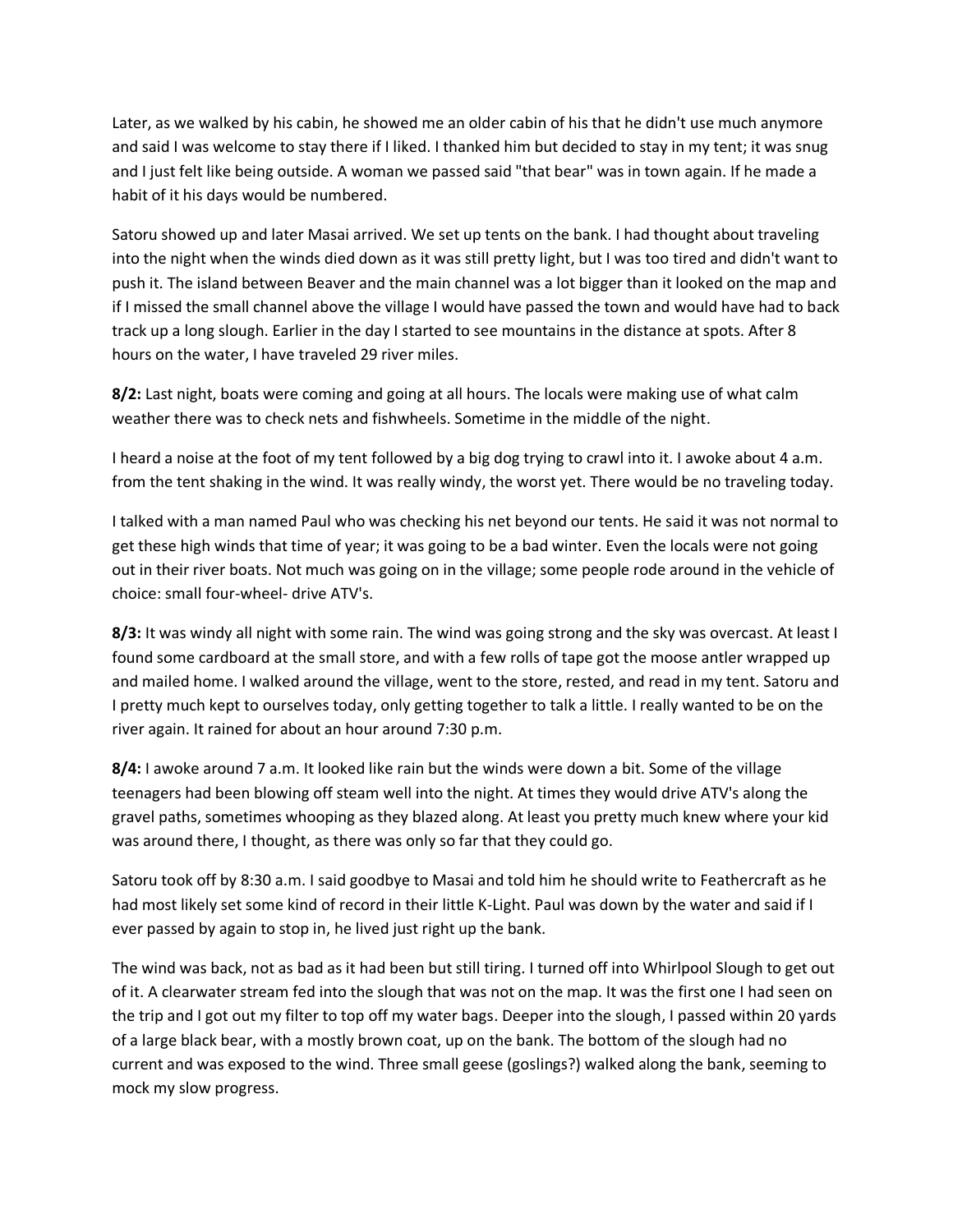Back in the main channels the river got wide. I stopped to stretch and saw fresh grizzly tracks in the mud. Around 2 p.m. it started to rain--very heavy at times. With my Gore-Tex jacket on over my sprayskirt, I stayed pretty dry and decided not to stop to make camp as long as a steady rain fell, however long it took! With snacks and water within easy reach, I settled into a slow, steady pace, going till 7:30 p.m.

The rain stopped as I came to a huge gravel bar. The river was low and a lot of it would normally be under water. I quickly set up my tent and got my gear under cover. As I cooked dinner, a light rain started to fall. I was very tired and not too hungry, but knowing if many meals are missed under those conditions it will catch up fast so I chowed down anyway. After 10 hours in the kayak, I had traveled 39 river miles.

**8/5:** I awoke to rain. I had slept like a log. I made and ate breakfast before the rain sent me into the tent. Since this was, after all, a vacation I relaxed and waited for the rain to let up. About 11 a.m. it did, so I broke camp and pushed off about 45 minutes later. The sky was quite dark so it was no surprise what the day would hold.

By early afternoon it was raining, so heavy at times it looked like ball bearings bouncing off the surface of the river. This wasn't pleasant but at least the wind was down. Like yesterday, I planned to paddle till it stopped. It was like I was trapped in some kind of dreary dream. The world consisted only of heavy browns, grays, greens, and black. Sometimes big chunks of dirt fell from the banks into the river.

Around 5 p.m., the rain stopped and the paddling was nice. Passing a gravel bar with a view of a mountain far in the distance, I stopped and made camp. The sun came out and the wind stopped. If only this would be the rule rather than the exception! I spread gear out to dry, made dinner, and dreamt of fair weather. After 6 hours, I had covered 32 river miles.

**8/6:** It started raining about 2 a.m. and kept up till 2 p.m. During a lull, I broke camp and headed for Stevens Village. The wind was up and it was tough going. True to its name, Windy Bend was--as if on cue--serving up a "micro cell, demanding even more effort on my part.

Around 7 p.m., rays of intense sun broke through purplish clouds, real dawn-of-creation stuff. As tired as I was, it would be hard to not realize that that was my reward for the day. Sights like this are rare and don't last long. They also do not photograph well, but stay in the mind's eye forever.

I reached Stevens Village around 8:45 p.m., taking longer than I thought it should take. Walking into the village, I asked a man where the public phone was. He told me the building burnt down but that Joe had a phone I could probably use. There was a sign on Joe's door: "Don't knock, just come right in." Several people were in the room. I told them I had come down the Yukon River by kayak and needed to check on a plane ride back to Fairbanks. "Sure, no problem."

I got out my calling card--not an item many people would pack for a wilderness trip--and dialed the main flight service into the village. The following entertaining conversations ensued:

"Hi, I need a ride to Fairbanks tomorrow for myself and about 125 pounds of gear."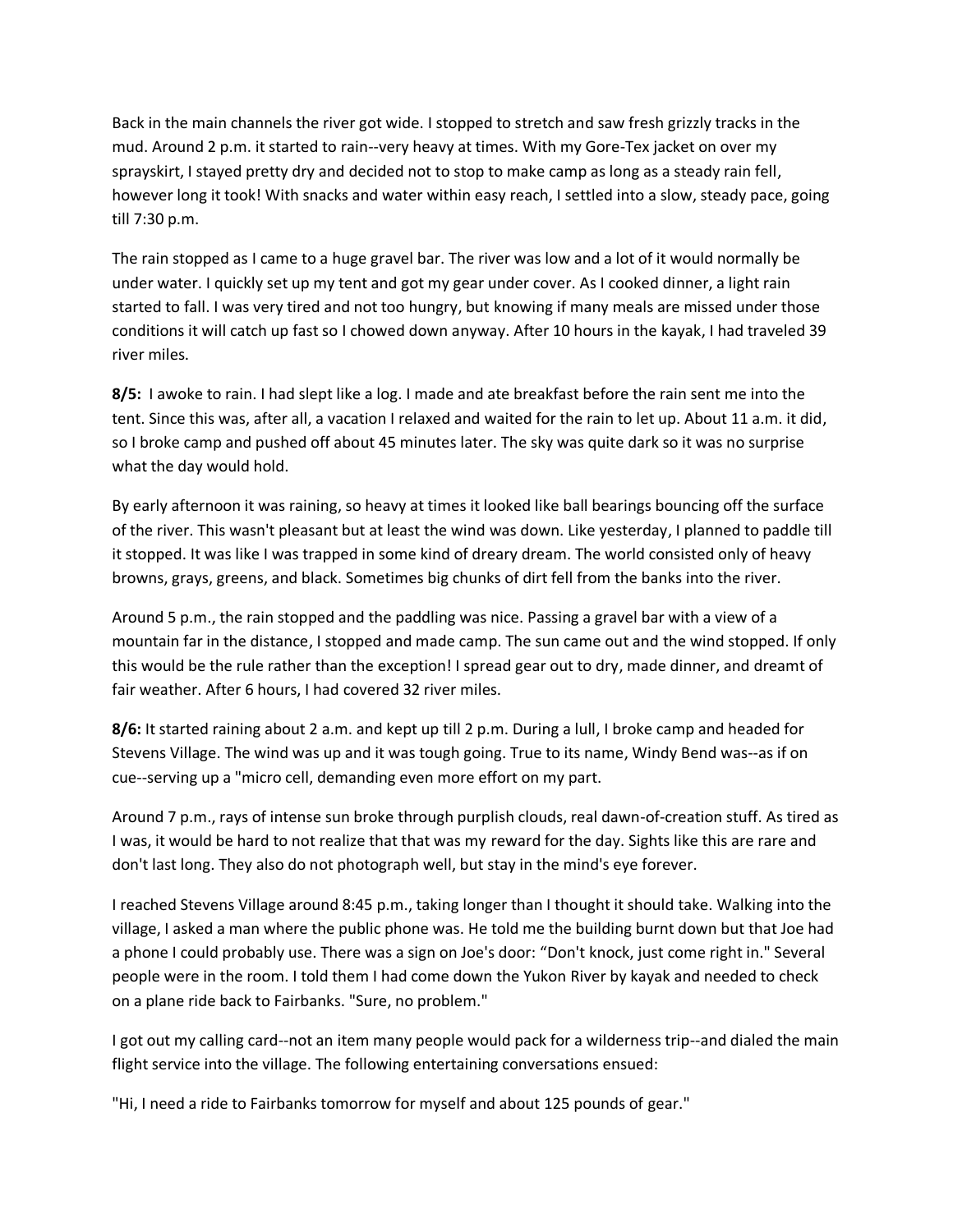"We are only flying out of, not into, Stevens Village tomorrow."

"Huh? So there aren't any seats on the flight?"

"No, there is one seat left."

"I would like that seat."

"Okay."

"By the way, there is room for my gear, right?"

"No, it's a small plane."

"I can't leave all my gear here, what should I do?"

"If some people cancel, maybe there will be room."

"How would I find that out?"

"You could call the local coordinator."

I called the number, it's wrong. They told me she does not have a phone. I made several more calls to other services with no luck. They were "only flying mail tomorrow, etc., and, yes, they were sure of that, maybe Tuesday."

Today was Friday. Joe said to come back early tomorrow and call again. I asked how early and they said they were open 24 hours. Joe had a storeroom that he sold goods out of. It was getting late and I walked back to my kayak and paddled over to the island across the slough. It was not the best campsite but I was not too picky at this point.

I thought about what to do the next day. If I could not get a flight I would paddle to the bridge; it was about a good day's travel downriver. I would still need to get back to Fairbanks, but I could work it out. The next village, Rampart, was about 2 days below the bridge. It was also small and with the way the weather had been I might have to wait for a flight there as well.

That might be cutting it a bit close. I was at the end of the Flats and the river formed one main channel flowing west through a valley. It would funnel the winds pretty well as they had been coming from that direction. It was after 11 p.m. when I crawled into the tent. After traveling for 6½ hours, I had gone 23 river miles.

**8/7:** Up early, I ate a quick breakfast, loaded up, and paddled over to the village. It was before 7 a.m. when I got to Joe's. Seeing the sign, I walked through the door. The room was dark and Joe and his wife were sleeping. Right about then it dawned on me that they had been kidding about the 24-hour part. I apologized and turned to leave but Joe told me to come in and use the phone. Dialing up numbers,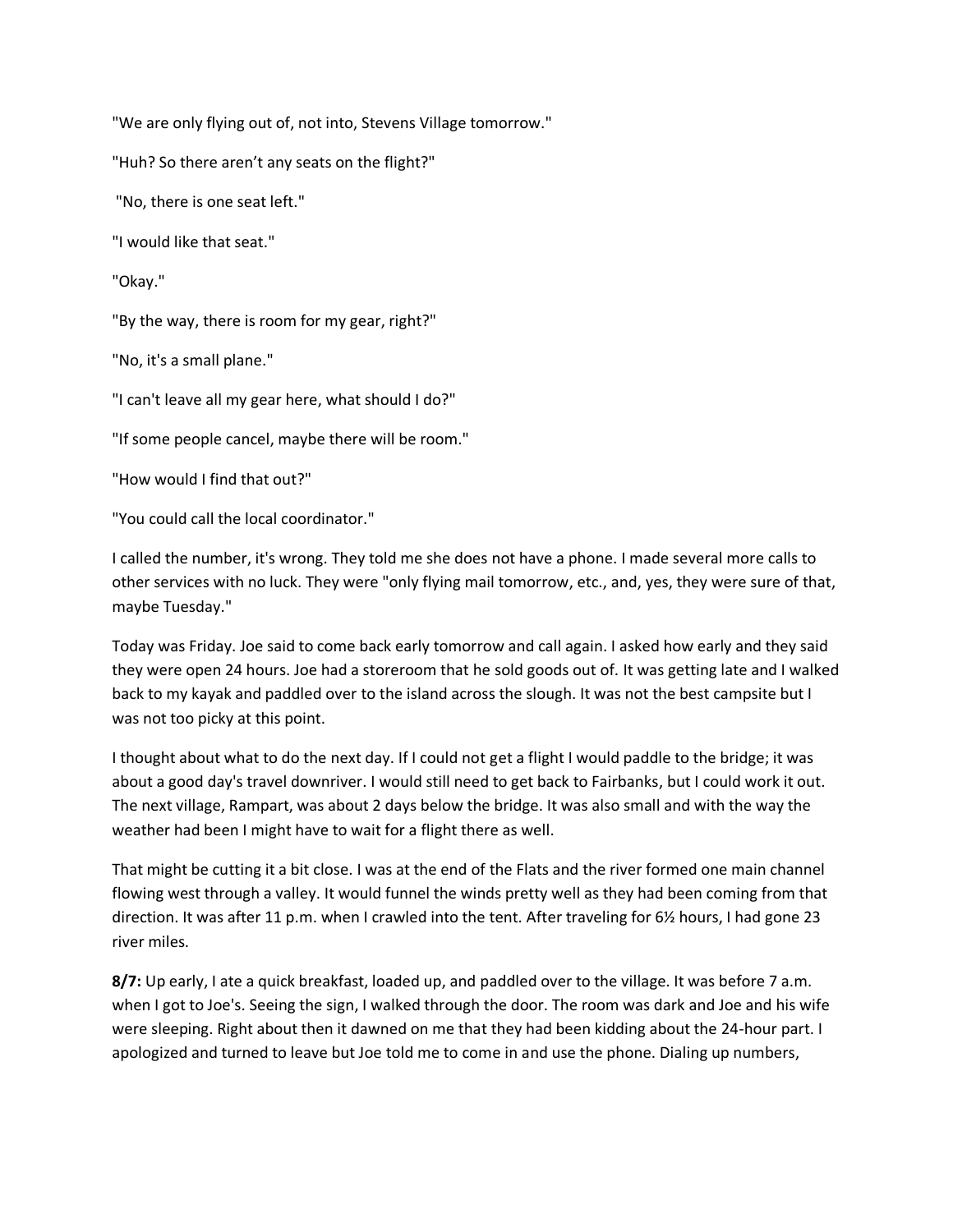I thought how things are more laid back up there on the river than I was used to. After a number of calls it was not looking too good. I called another service and the man told me no problem, he could get a plane in around noon. Telling him I didn't want to be a pain but if there were any doubts that he wouldn't be able to make it, would he please let me know now? My boat was packed and ready and if I broke it down what looked like a passable travel day would be lost. He said don't worry, I could count on it, 90+%--as good as it gets up there. He had Joe's number if there was a problem.

Walking back down to the shore, I packed my kayak and gear into several large bags. Joe showed up with his ATV and hauled my gear to the landing strip. It was cool and cloudy. I laid back on a wood plank by the strip and dozed off. Around noon a plane landed. It wasn't the one I was waiting for. The pilot asked if I needed a ride. I had called his service earlier and they had said they would be only hauling mail today. As we talked, two people with reservations showed up. The now-full plane left.

After 3 p.m., I called the service again and a woman told me they wouldn't be flying in after all. Another plane landed: it's a charter. They didn't have a seat for me but could take my gear. I jogged over to the person who handled the other service and she said there was one seat open on a plane due in about an hour.

Feeling lucky--and at this point I really could not tell you why--I loaded all my gear except what I was wearing onto the waiting plane and watched it disappear in the sky on its way to Fairbanks. I went back to Joe's for coffee and large 1-foot-plus strips of smoked salmon. Good stuff!

We talked and Ben said I could stay and help him take down a fish camp. I needed to leave the watch behind and forget about time for awhile. It sounded interesting, but if I cut it too close with the way things had been going I might miss my flight home. By local standards I may have been a little hyper. I was on a schedule, even at the edge of a vast wilderness. Maybe they got a good laugh out of it anyway. The plane showed up and we headed out to the strip. There was some oil on the side of the engine covering but it didn't seem to bother the pilot. As we buckled in, a small girl asked her mother if we were going to die. The pilot said no; he had things to do in Fairbanks tonight. Sounded good to me, let's ride!

The plane took off and I looked down at the wild country. In about an hour we were landing in Fairbanks.

I went into the office to pay for the flight and then walked about a ¼-mile to pay the freight and pick up my gear. Back at my friend's after a shower and a few beers, some of the hardships of the trip started to fade.

After I returned home, a letter arrived from Satoru in Japan. He ran into Masai in the lower flats and they traveled together, reaching Galena on the 20th. Every day it was rainy or windy and the waves were "high like the sea." He is planning to do the lower Yukon next summer.